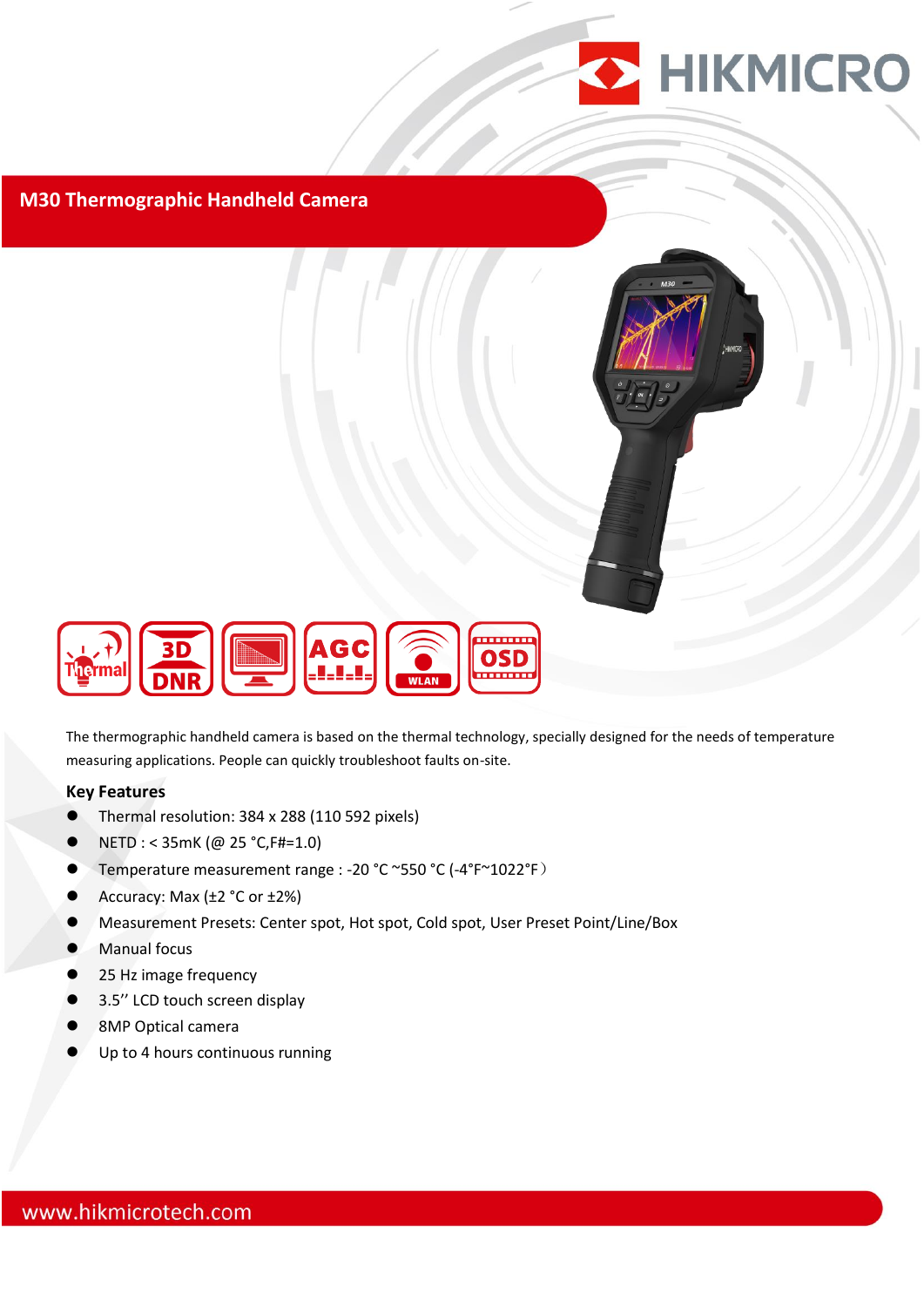

# **Specification**

| <b>Thermal Module</b>            |                                                               |  |
|----------------------------------|---------------------------------------------------------------|--|
| Image Sensor                     | Vanadium Oxide Uncooled Focal Plane Arrays                    |  |
| IR Resolution                    | 384 × 288 (110 592 pixels)                                    |  |
| Pixel Pitch                      | $17 \mu m$                                                    |  |
| Spectral Range                   | $8 - 14 \mu m$                                                |  |
| <b>NETD</b>                      | < 35 mK (@25°C), F#=1.0                                       |  |
| Focal Length                     | 10 mm                                                         |  |
| FOV (Field of View)              | $37.5^{\circ} \times 28.5^{\circ}$                            |  |
| Image Frequency                  | 25 Hz                                                         |  |
| Focus                            | Manual                                                        |  |
| <b>IFOV (Spatial Resolution)</b> | 1.7mrad                                                       |  |
| Aperture                         | F1.0                                                          |  |
| <b>Optical Module</b>            |                                                               |  |
| <b>Picture Resolution</b>        | Configurable: 2 MP, 5 MP, 8 MP                                |  |
| Video Resolution                 | $640 \times 480$                                              |  |
| Focus                            | Fixed                                                         |  |
| <b>FOV</b>                       | $37.5^\circ \times 28.5^\circ$                                |  |
| <b>Image Display</b>             |                                                               |  |
| Display                          | 640 × 480 Resolution, 3.5" LCD Touch Screen                   |  |
| <b>Color Palettes</b>            | White Hot, Black Hot, Rainbow, Ironbow, Red Hot, Fusion, Rain |  |
| Digital Zoom                     | 1x, 2x, 4x, 8x                                                |  |
| Image Modes                      | Thermal/Optical/Fusion/PIP                                    |  |
| PIP                              | Thermal Picture in Optical Picture                            |  |
| Fusion                           | Thermal Picture and Optical Picture Combined                  |  |
| <b>Measurement and Analysis</b>  |                                                               |  |
| <b>Object Temperature Range</b>  | -20 °C to 550 °C (-4 °F to 1022 °F)                           |  |
| Accuracy                         | Max (±2 °C, ±2%)                                              |  |
| <b>Measurement Presets</b>       | Center Spot, Hot Spot, Cold Spot, Off                         |  |
| Point                            | 10 User Presets                                               |  |
| Line                             | 1 User Presets                                                |  |
| Box                              | 3 User Presets                                                |  |
| High Temperature Alarm           | <b>Audible Warning</b>                                        |  |
| Color Alarm (Isotherm)           | Above/Below/Interval/Insulation                               |  |
| <b>Storage</b>                   |                                                               |  |
| <b>Storage Media</b>             | Removable SD Card (64 GB)                                     |  |
| Image Storage Capacity           | 120 000 Images                                                |  |
| Image File Format                | JPEG with Measurement Data Included                           |  |
| Video Storage Capacity           | 56 Hours                                                      |  |
| Video File Format                | MP4                                                           |  |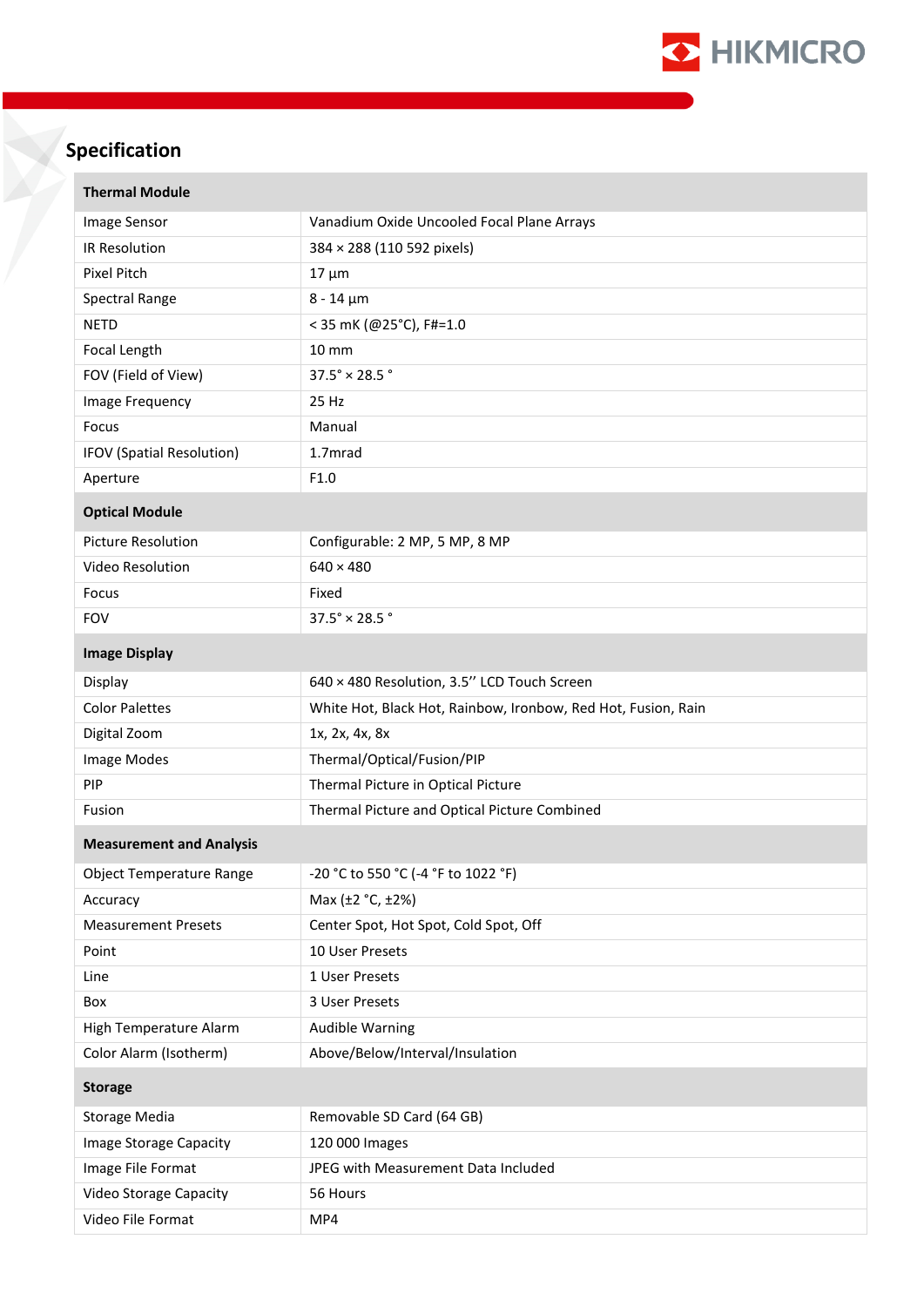

## **Functions**

| Laser Pointer                    | Yes                                                                             |
|----------------------------------|---------------------------------------------------------------------------------|
| Laser Type                       | $Class$ $\Pi$                                                                   |
| LED Light                        | 70 Lumens                                                                       |
| Wi-Fi                            | 802.11 a/ac/b/g/n (2.4 and 5 GHz)                                               |
| Bluetooth                        | Bluetooth 4.2                                                                   |
| Level/ Span                      | Auto/Manual                                                                     |
| <b>Text Comment</b>              | 200 Characters at Most                                                          |
| <b>Voice Comment</b>             | 60 Seconds at Most                                                              |
|                                  | 18 Languages                                                                    |
| Menu Language                    | English/German/French/Russian/Korean/Spanish/Portuguese/Italian/Japanese/Hungar |
|                                  | ian/Czech/Slovak/Polish/Romanian/Danish/Turkish/Traditional Chinese/Arabic      |
| <b>Power System</b>              |                                                                                 |
| Power Supply                     | 12 V DC/1.5A, 5V DC/2A (Charging via USB)                                       |
| Power Consumption                | 4.6 W                                                                           |
| <b>Battery Type</b>              | Dismountable and Rechargeable Li-ion Battery                                    |
| <b>Battery Operating Time</b>    | 4 Hours Continuous Running                                                      |
| General                          |                                                                                 |
| <b>Working Temperature</b>       | -20 °C to 50 °C (-4 °F to 122 °F)                                               |
| <b>Storage Temperature Range</b> | -20 °C to 60 °C (-4 °F to 140 °F)                                               |
| Protection level                 | <b>IP54</b>                                                                     |
| Drop Test Height                 | 2 m (6.56 ft)                                                                   |
| Interface                        | USB Type-C                                                                      |
| Weight                           | Approx. 660 g (1.46 lb)                                                         |
| Dimension                        | 244 mm $\times$ 100 mm $\times$ 104 mm (9.6 " $\times$ 3.9 " $\times$ 4.1 ")    |
| <b>Tripod Mounting</b>           | UNC 1/4"-20                                                                     |